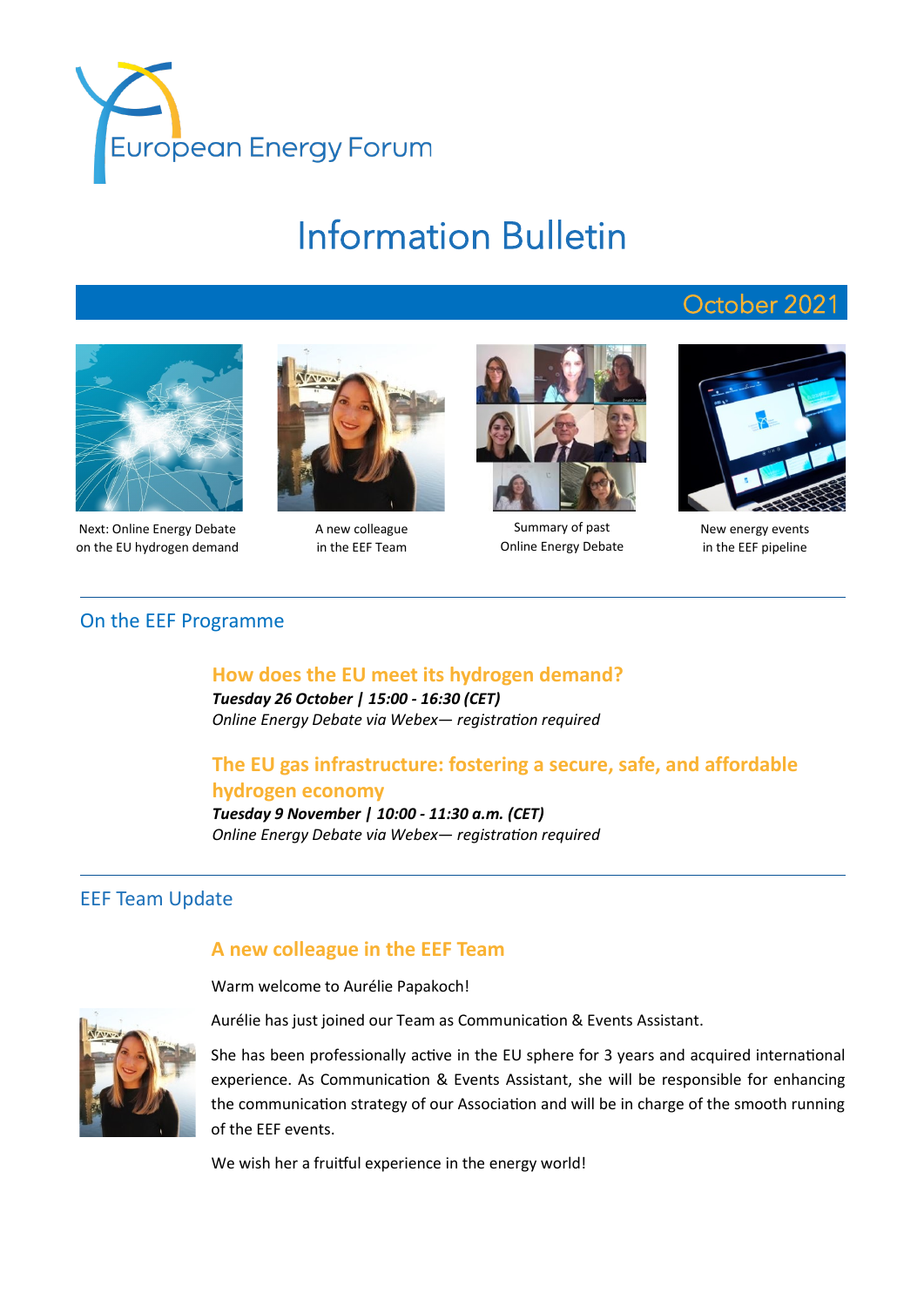

## Online Energy Debate

## **The new EU ETS: how to ensure a just transition towards a more sustainable future?** - 28 September



How a privilege it was to see prominent energy players willing to debate so broadly and what an honour to know they recognize the EEF as a key platform where to do so!



**Wanda Buk**, Vice-President for Regulatory Affairs of PGE Polish Energy Group, explained how PGE is committed to increasing the share of renewables in its portfolio to 50% by 2030 and 100% by 2050. This represents a huge investment challenge and increasing carbon prices risk making it more difficult: still largely based on fossil fuels, PGE nowadays dedicates a large share of its budget to cover  $CO<sub>2</sub>$  emission allowances' costs. Since higher carbon prices also mean higher electricity prices for consumers, any further price shock should be avoided through additional preventing mechanisms as well as a revision of both the EU ETS parameters and the Market Stability Reserve. PGE welcomes the Fit for 55 Package, yet it insists the different starting points and expenditure capacities of EU Member States should be accurately considered in all legislative initiatives.



**Elena Giannakopoulou**, Director of Strategy at Public Power Corporation S.A., offered a slightly different perspective, underling how the EU ETS – coupled with renewables' increasing costcompetitiveness – has been positively incentivizing the company's generation fleet reconfiguration away from lignite and towards renewables. Now as decarbonization deepens, there is a crescent need to address the transition-related complexities beyond market dynamics, e.g. the inclusion of local societies, the re-skilling of workers and the decarbonization of islands. PPC appreciates the ambition of the EU ETS revision and the proposed extension to new sectors, which would facilitate cost-effective emission reduction and hedging. Complementary policies are needed as well, ensuring the EU ETS revenues are directed where needed and finance just transition plans.



**Beatriz Yordi Aguirre**, Director "European & International Carbon Markets" at DG CLIMA, European Commission, agreed that a just transition is a priority, which the EC proposes to address via an increased Modernisation Fund and the Social Climate Fund, to be added to other existing instruments. The EU ETS revenues are also meant to address transition-related social impact and to foster investments in clean technologies. Shifting expenditure away from this and towards  $CO<sub>2</sub>$  allowances should not be an option. On energy prices, Ms. Yordi reminded of what was said by the IEA – that their increase largely depends on higher gas prices, which is a supply problem not linked to the penetration of new clean technologies. The EC is sure the new package is based on a well-balanced approach combining ambition, a mix of regulatory and carbon pricing measures, and fairness.



**The EEF President MEP Jerzy Buzek**, **EEF Active Member MEP Pernille Weiss** and **MEP Jytte Guteland** also offered remarks. They all shared positive thoughts on the level of ambition of the legislative package, but also remarked that accuracy is needed when modifying the EU ETS, particularly with reference to its likely impact on energy-intensive and energy-complex sectors.